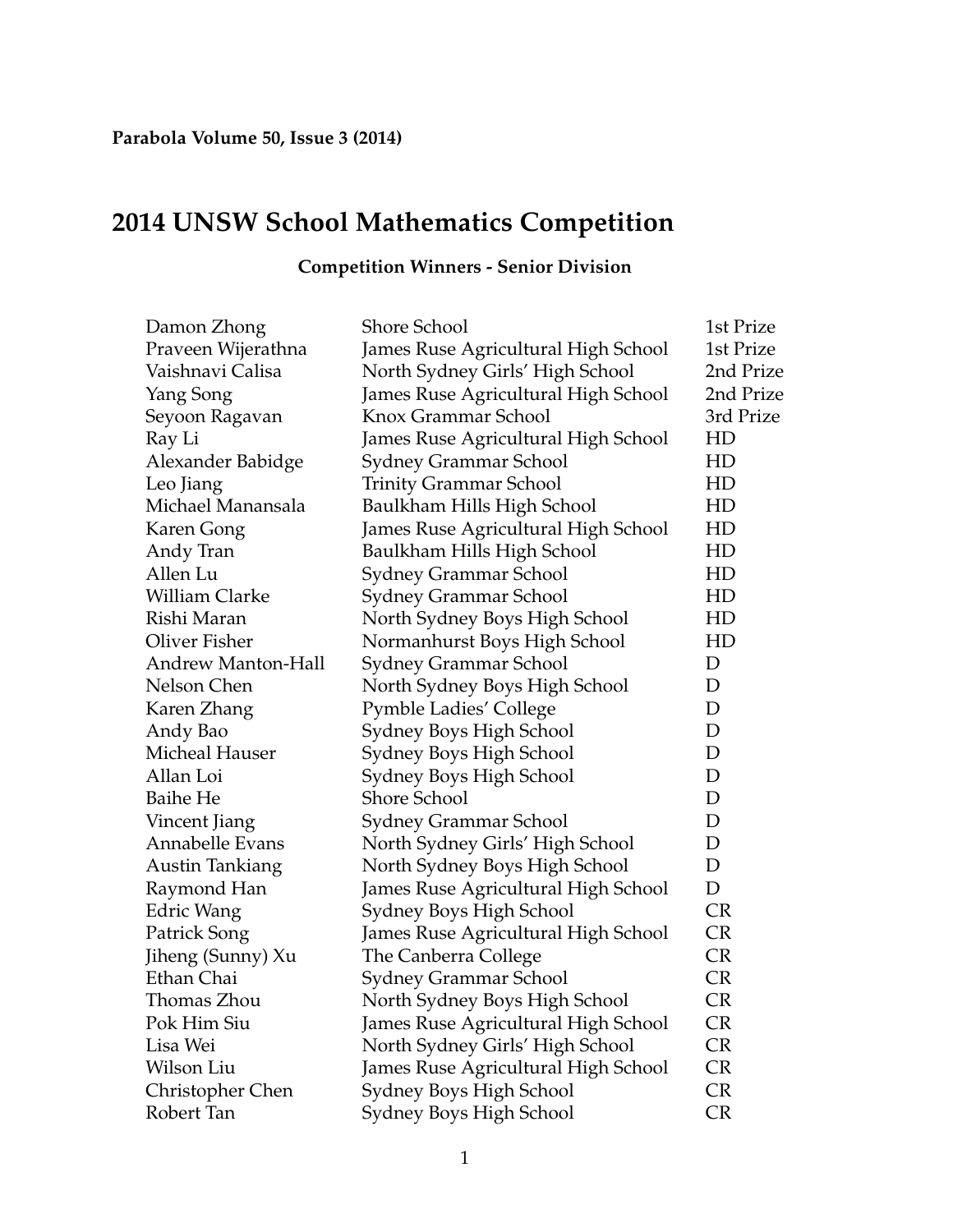| Vincent Chen         | Knox Grammar School                 | <b>CR</b> |
|----------------------|-------------------------------------|-----------|
| Andrew Wu            | Fort Street High School             | <b>CR</b> |
| <b>Andrew Pan</b>    | James Ruse Agricultural High School | <b>CR</b> |
| Michael Robertson    | Dickson College                     | <b>CR</b> |
| William Talbot       | <b>Sydney Grammar School</b>        | <b>CR</b> |
| Sarah Li             | Kambala                             | <b>CR</b> |
| Victoria Xu          | <b>MLC School</b>                   | <b>CR</b> |
| Joshua Sinn          | Baulkham Hills High School          | <b>CR</b> |
| Gideon Kwok          | Sydney Boys High School             | <b>CR</b> |
| Joanne Niu           | North Sydney Girls' High School     | <b>CR</b> |
| Runlin (Linda) Yang  | <b>Pymble Ladies' College</b>       | CR        |
| Victoria Tong        | <b>MLC</b> School                   | CR        |
| Jennifer Luo         | Meriden School                      | <b>CR</b> |
| Paulus Sujono        | Pacific Hills Christian School      | <b>CR</b> |
| Deborah Du           | North Sydney Girls' High School     | <b>CR</b> |
| Gary Xu              | North Sydney Boys High School       | <b>CR</b> |
| Sangyeop Yim         | North Sydney Boys High School       | <b>CR</b> |
| Jonathan Lam         | Hurlstone Agricultural High School  | CR        |
| Kevin Ke             | Sydney Boys High School             | CR        |
| <b>Andrew Gao</b>    | <b>Sydney Grammar School</b>        | <b>CR</b> |
| Ashwin Singh         | Sydney Grammar School               | CR        |
| Jacob Klisser        | Sydney Grammar School               | <b>CR</b> |
| Kris Choy            | Fort Street High School             | <b>CR</b> |
| Alex Stephens        | Fort Street High School             | <b>CR</b> |
| Joshua Xu            | Fort Street High School             | <b>CR</b> |
| <b>Blake Hawkins</b> | Shore School                        | <b>CR</b> |
| Jade Pearson         | North Sydney Girls' High School     | CR        |
| Vincent Chen         | North Sydney Boys High School       | <b>CR</b> |
| Antonio He           | Normanhurst Boys High School        | <b>CR</b> |
| Woody Lin            | Normanhurst Boys High School        | <b>CR</b> |
| Jason Fu             | <b>Trinity Grammar School</b>       | <b>CR</b> |
| Steffi Wu            | Meriden School                      | <b>CR</b> |
| Benjamin Cherian     | Daramalan College                   | <b>CR</b> |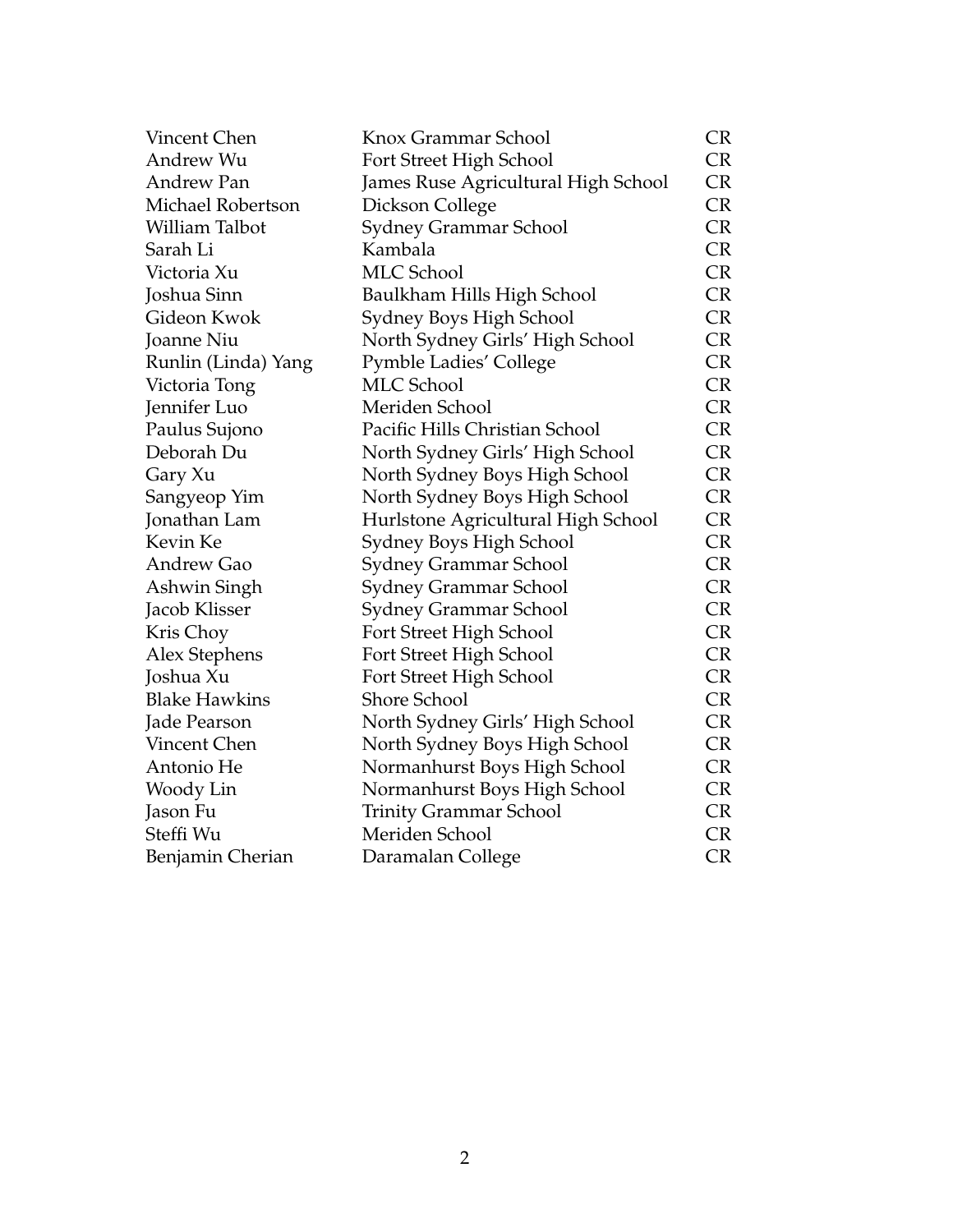## **Competition Winners - Junior Division**

| Justin Wu             | James Ruse Agricultural High School | 1st Prize |
|-----------------------|-------------------------------------|-----------|
| Kevin Xian            | James Ruse Agricultural High School | 2nd Prize |
| Victor Wu             | <b>Trinity Grammar School</b>       | 3rd Prize |
| <b>Richard Gong</b>   | Sydney Grammar School               | HD        |
| Eryuan Sheng          | Newington College                   | HD        |
| Katie Sun             | <b>Pymble Ladies' College</b>       | HD        |
| Adrian Law            | James Ruse Agricultural High School | HD        |
| Declan McDonnell      | Normanhurst Boys High School        | HD        |
| Colin Huang           | North Sydney Boys High School       | HD        |
| Vivian Qiao           | <b>MLC</b> School                   | HD        |
| Hamish Dodd           | Sydney Grammar School               | HD        |
| Amy Chang             | Abbotsleigh Senior School           | HD        |
| Sarah Chang           | Abbotsleigh Senior School           | HD        |
| Sriganesh Thavalingam | James Ruse Agricultural High School | HD        |
| Jamie Abel            | <b>Shore School</b>                 | HD        |
| Austin Zhang          | Sydney Grammar School               | HD        |
| Erika Lo              | Abbotsleigh Senior School           | D         |
| Brendan Gu            | James Ruse Agricultural High School | D         |
| Michelle Kim          | James Ruse Agricultural High School | D         |
| Steven Liu            | James Ruse Agricultural High School | D         |
| Harish Suresh         | James Ruse Agricultural High School | D         |
| Tien Tran             | Presbyterian Ladies' College Sydney | D         |
| Anthony He            | Sydney Boys High School             | D         |
| <b>Brian Chau</b>     | Sydney Grammar School               | D         |
| Charles Jameson       | Sydney Grammar School               | D         |
| Andreas Orsmond       | Sydney Grammar School               | D         |
| Bo Hyun (Rea) Kim     | Telopea Park School                 | D         |
| Samantha Vigneswaran  | Baulkham Hills High School          | <b>CR</b> |
| Nisali Wellege        | Baulkham Hills High School          | <b>CR</b> |
| Michael Budiarto      | James Ruse Agricultural High School | <b>CR</b> |
| Jackie Chen           | James Ruse Agricultural High School | <b>CR</b> |
| <b>Bridget Hwang</b>  | James Ruse Agricultural High School | <b>CR</b> |
| Jeffrey Khoo          | James Ruse Agricultural High School | <b>CR</b> |
| Aaron Lawrence        | James Ruse Agricultural High School | <b>CR</b> |
| Eric Tan              | James Ruse Agricultural High School | <b>CR</b> |
| Simon Yang            | James Ruse Agricultural High School | <b>CR</b> |
| Sam Zeng              | James Ruse Agricultural High School | <b>CR</b> |
| Jenny Zhao            | James Ruse Agricultural High School | <b>CR</b> |
| <b>Christine Park</b> | Meriden School                      | <b>CR</b> |
| Addi Ong              | Normanhurst Boys High School        | <b>CR</b> |
| Philip Lee            | North Sydney Boys High School       | <b>CR</b> |
| Mingyu (Douglas) Guo  | Shore School                        | <b>CR</b> |